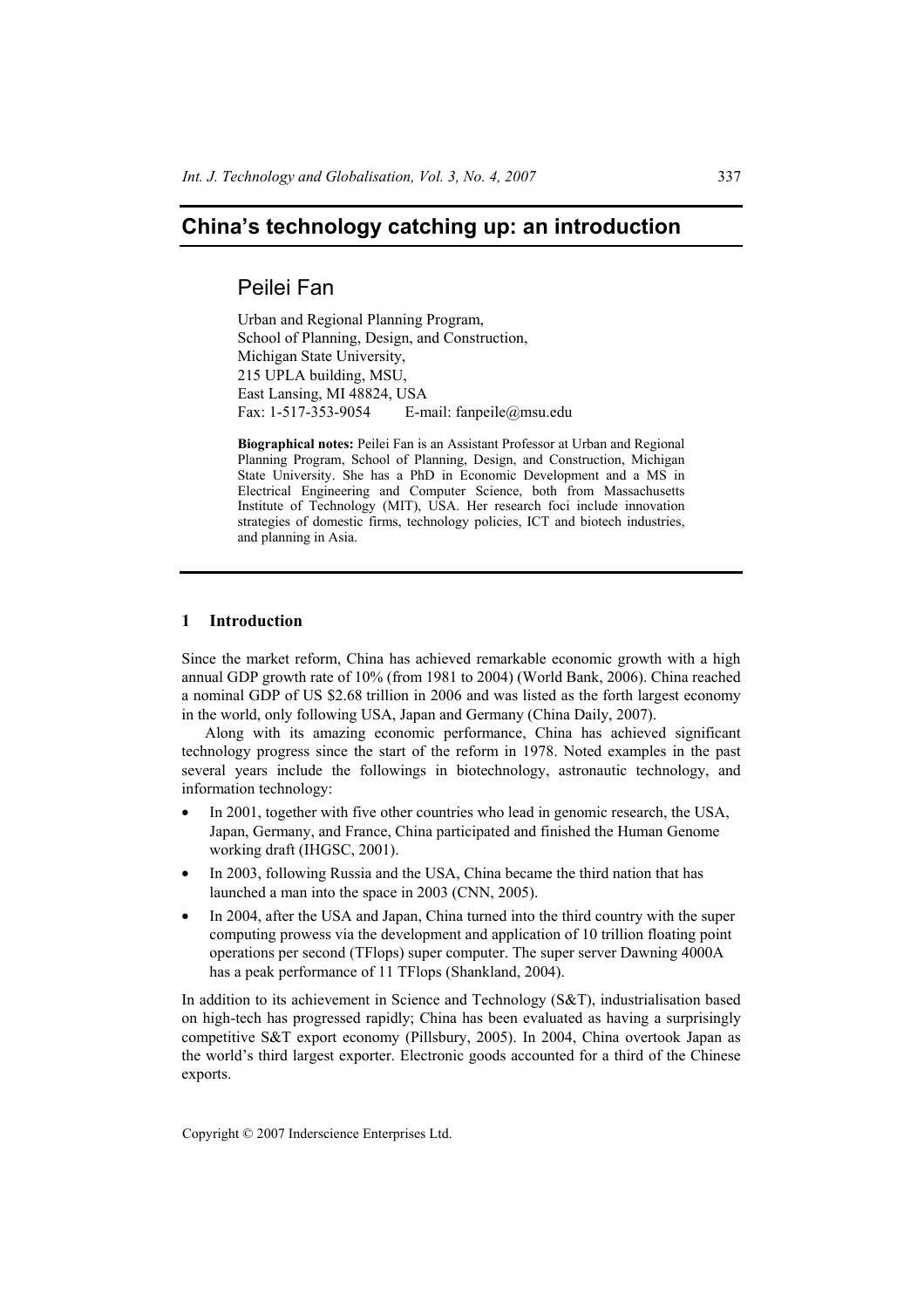### 338 *P. Fan*

While many are impressed by China's excellent economic performance, they are curious about causes for China's economic growth. In today's knowledge economy, the contribution of technology to economic growth has been increasingly recognised by industrialised countries, as they maintained their heavy investment in R&D. Nevertheless, how important is knowledge or technology to emerging economies like China? Does China have a knowledge economy?

Some scholars have emphasised the role of technology progress to economic development in China and documented how the transformation of national innovation systems and certain government technology policies have promoted indigenous R&D (Gu, 1999; Liu and White, 2001; Fan, 2006; Fan and Watanabe, 2006; Motohashi and Yun, 2007). This echoes with the view that stated innovation has been the critical source of growth in the Newly Industrialised Economies (NIEs) (Hobday, 1995; Kim, 1998). Within the context of rapid technology development and globalisation that has transformed the earth into a 'flat world', how well has China fared in technology catching-up? Can China's experience provide policy implications for other developing economies?

It is under this circumstance that this journal has decided to publish a special issue on China's technology catching-up, with a focus on domestic firms and the role of the government. Six papers featured in this special issue present findings on:

- technology strategies of innovative Chinese firms as late comers, including those small and medium-sized ones
- industrial standards as a strategic tool for leap frog and technology development at the industrial level
- effective technology transfer
- industrial upgrading.

The six papers employed rich cases from various high-tech industrial sectors, namely, information technology (such as telecom-equipment, high-performance computer, and high-definition video disc player), biotechnology, nuclear, and petroleum industries. In the following section, I will provide an overview of the papers featured in this issue.

#### **2 Summary of the contributions**

Does China have innovative companies? If so, what are their technology strategies, internal development, external alliance, or technology transfer? What are the location strategies? Can domestic companies utilise the advantages over the multinationals? In their contribution 'Technology strategies of innovative Chinese domestic companies', Fan, Gao and Watanabe addressed the above questions through studying seven innovative domestic companies in various industries. They focused on discussing three technology strategies of these companies: internal development vs. external alliance, location of R&D functions, and innovation through understanding of home demand. First, they emphasised that internal development and self-developed technologies have been the key for the seven companies' industrial leadership. Second, the companies' R&D functions have been strategically concentrated in the triangle of Beijing-Shanghai-and Shenzhen to take associated location advantages. Third, these companies have transformed their better understanding of home demand into pressure and motivation for innovation and thus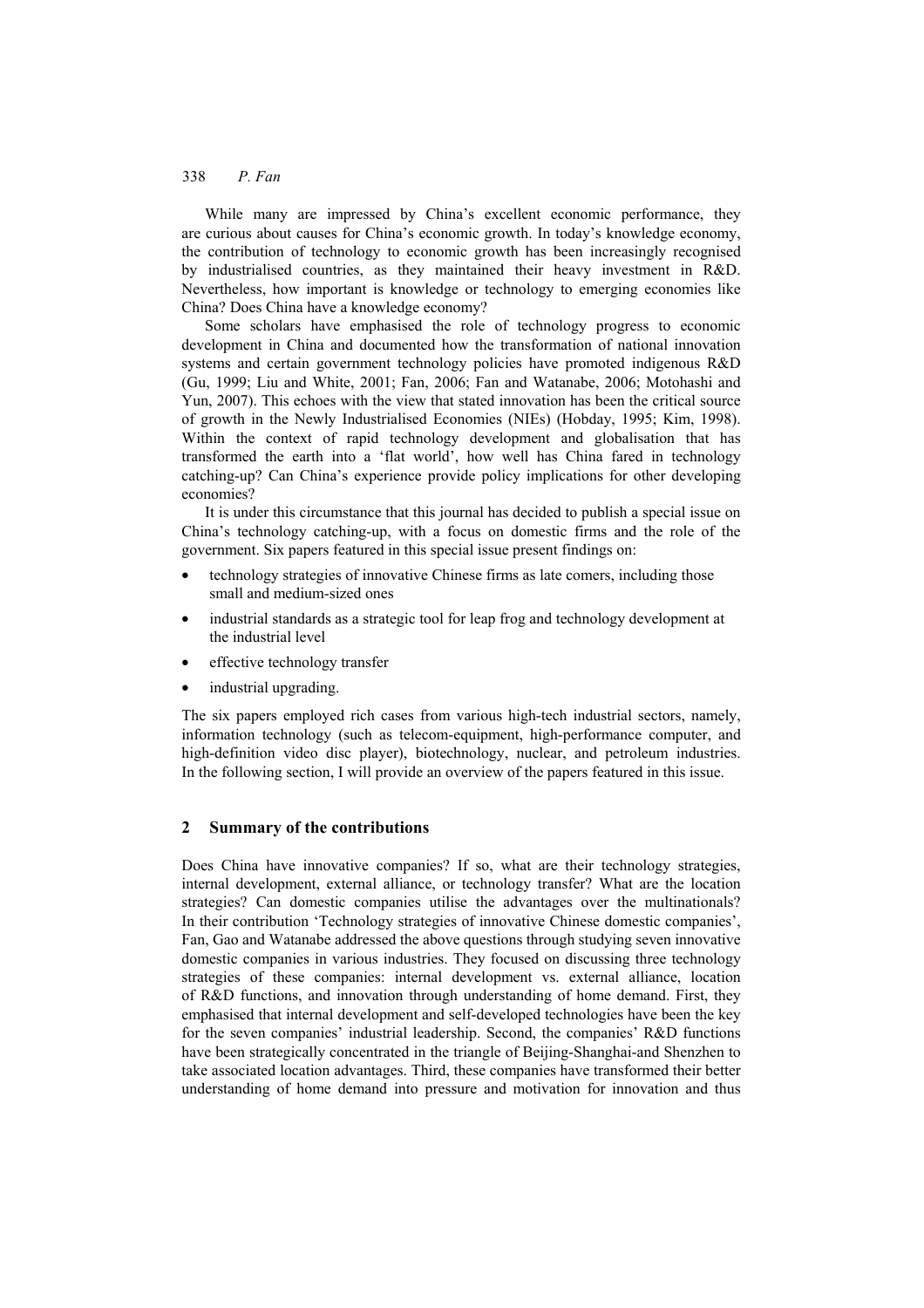created local advantages over the multinational corporations. Fan, Gao, and Watanabe further argued that government intervention is essential and demonstrated that how government have effectively stimulated domestic companies' development of innovation capability along the three dimensions. First, they pointed out that financial incentives from the government for self-developed technologies have encouraged innovative domestic companies to further concentrate on internal development as their basic technology strategies. Second, high-tech parks constructed by the government have proven to be the right magnet for R&D functions of domestic companies. Third, the government direct or indirect intervention in home demand condition may promote a demand-stimulated innovation.

In catching up economies like China, small and medium-sized firms are faced with more difficulties and challenges compared with large and leading firms, especially because the market does not have a well-established funding system that aims at nurturing innovative small and medium-sized firms, as the ones in western economies. In their contribution 'Overcoming 'latecomer disadvantages' in small and medium-sized firms: evidence from China', Gao, Liu, Chai, and Li argued that these firms need to overcome resource disadvantage and reputation disadvantage as latecomers. They developed four propositions regarding latecomer disadvantages and some specific strategies dealing with these disadvantages, such as, focusing on new technology and product development, seeking financial resources outside of the firm, and gaining support from loyal customers as well as non-customer stakeholders. To further illustrate the propositions, they analysed two small and medium-sized firms, Founder in laser typesetting technology and Datang in TD-SCDMA technology. They emphasised that developing effective strategies to gain support from non-customer stakeholders such as scholars and government officials is of critical importance and the strategy of sticking to the development of most advanced technology is effective in gaining support from these stakeholders.

While indigenous development is essential, China has always utilised technology transfer concurrently for technology catching up. How can China, as a technology recipient, effectively manage technology transfer to maximise its own technological capability? In his contribution of 'China and technology transfer: the 'Boomerang Effect' as a strategic tool', Degravel introduced a concept and tool initially used on the supplier side of technology transfer, 'BE', and illustrated how it can be used as a valuable managerial tool for the recipient side. He thus proposed a larger model 'BE Supplier + Recipient  $(S + R)$ ' and discussed its implications and potential benefits for managers and political leaders. de Gravel utilised a case of a large technology transfer between France and China in the nuclear industry to illustrate the model. The technology transfer involved Electricite de France to build two 944 MWe pressurised water reactor nuclear power plants with other Chinese partners at Daya Bay in Guangdong Province. de Gravel pointed out that in order for the BE to get its maximum efficiency for technology transfer, integrating suppliers and recipients, as well as other stakeholders, such as industrial partners, government entities, and rivals will be essential.

Should Chinese domestic firms continue to follow the technological trajectory of the multinational corporations or skip some stages or even creating their own path different from the foreign forerunners? In his contribution, 'From path-following to path-creating, some paradigm shifts in China's catching-up', Yu argued that while path-following strategy shortens the gap between China and the western world rapidly, it would keep China staying at the low-end of value-chain as a technology follower. He further noted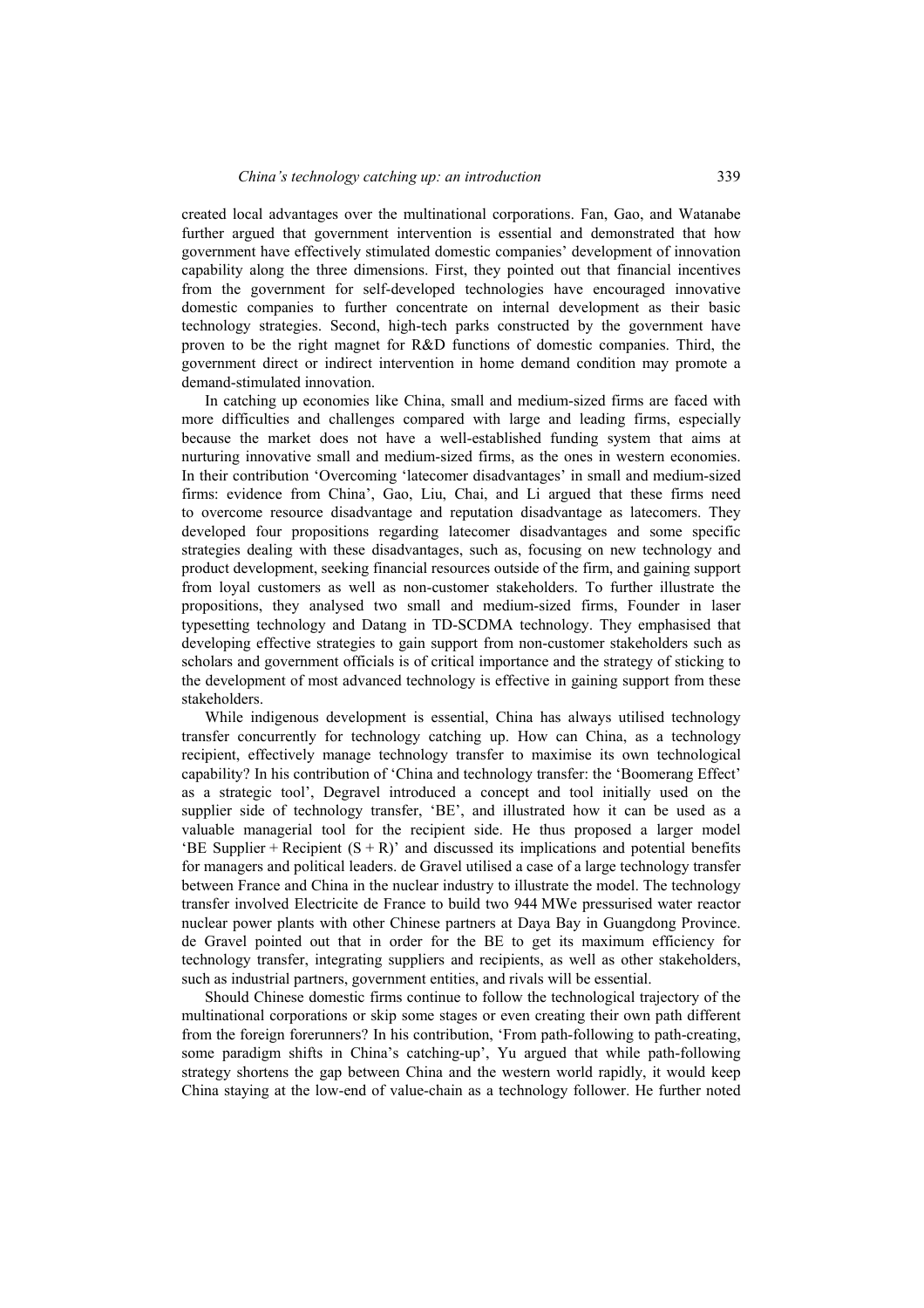## 340 *P. Fan*

that some leading domestic Chinese firms have started to shift their technology catching up strategies from path-following to path-creating. He analysed this shift of the catching-up paradigm via the case of TDSCDMA, China's own third generation (3G) mobile communication standard. Nevertheless, path-creating catching-up involves less predictability of technological performance and high market uncertainties. Therefore, Yu pointed out that intense inter-firm collaboration under the continuous institutional support seems to be critical for path-creating catching-up.

With globalisation and technology development, industrial standards are becoming an important strategic tool for competition. In their contribution 'Industrial standard based competition and Chinese firm strategic choices', Wang, Wang and Li examined the role that industrial standard played in the development of domestic firms' technology capability in China. They noted that major multinational corporations have secured significant competitive advantages from their active role in industrial standard formation and have put domestic firms in a disadvantageous position. They argued that Chinese firms should consider industrial standard competition as a strategic weapon. They further illustrated how Chinese firms can make such move in two industries: mobile communications and high-definition video disc player industries. In their conclusion, Wang, Wang and Li proposed four hypotheses that emphasise the importance of firm level initiatives along indigenous R&D, industrial level initiatives along industrial alliances and consortiums, Chinese traditional culture, and the constructive role the government can play for domestic firms to achieve more competitive advantage through standard based competition.

After eventful 30 years of China's economic reform, Chinese firms are now faced with a new set of challenges, pressures, and opportunities to upgrade their technological and managerial capabilities. To address this issue, this special issue concluded with Ernst's contribution 'Beyond the 'Global Factory' model: innovative capabilities for upgrading China's IT industry', with implications of Chinese firms' future direction of technology upgrading. Ernst first described a 'global (high-tech) model' that characterised China's economic development after the reform and its integration to the global network of production and innovation through formal corporate networks and informal social networks. He, however, pointed out that China needs to move beyond the model as the model has led to technology dependence, low profit, and unequal integration in the global network. Therefore, Ernst introduced a new concept of 'industrial upgrading' with two dimensions: firm-level upgrading and industrial-level linkage. Firm-level upgrading involves specialising products and choosing types of production with greater upgrading potentials. Moreover, to sustain firm-level upgrading, strong supporting industries, dense linkages with universities and research institutes are required. Ernst emphasised that 'soft' entrepreneurial, management and system integration capabilities need to complement 'hard' R&D. Further, he argued that to be cost-effective, 'technology diversification' can serve as a complementary to 'radical' innovation.

### **3 Conclusion**

While great challenges exist, opportunities can be identified and some domestic companies have already strategically managed their technology catching up with the multinational corporations. Fan et al. emphasised internal development, location strategy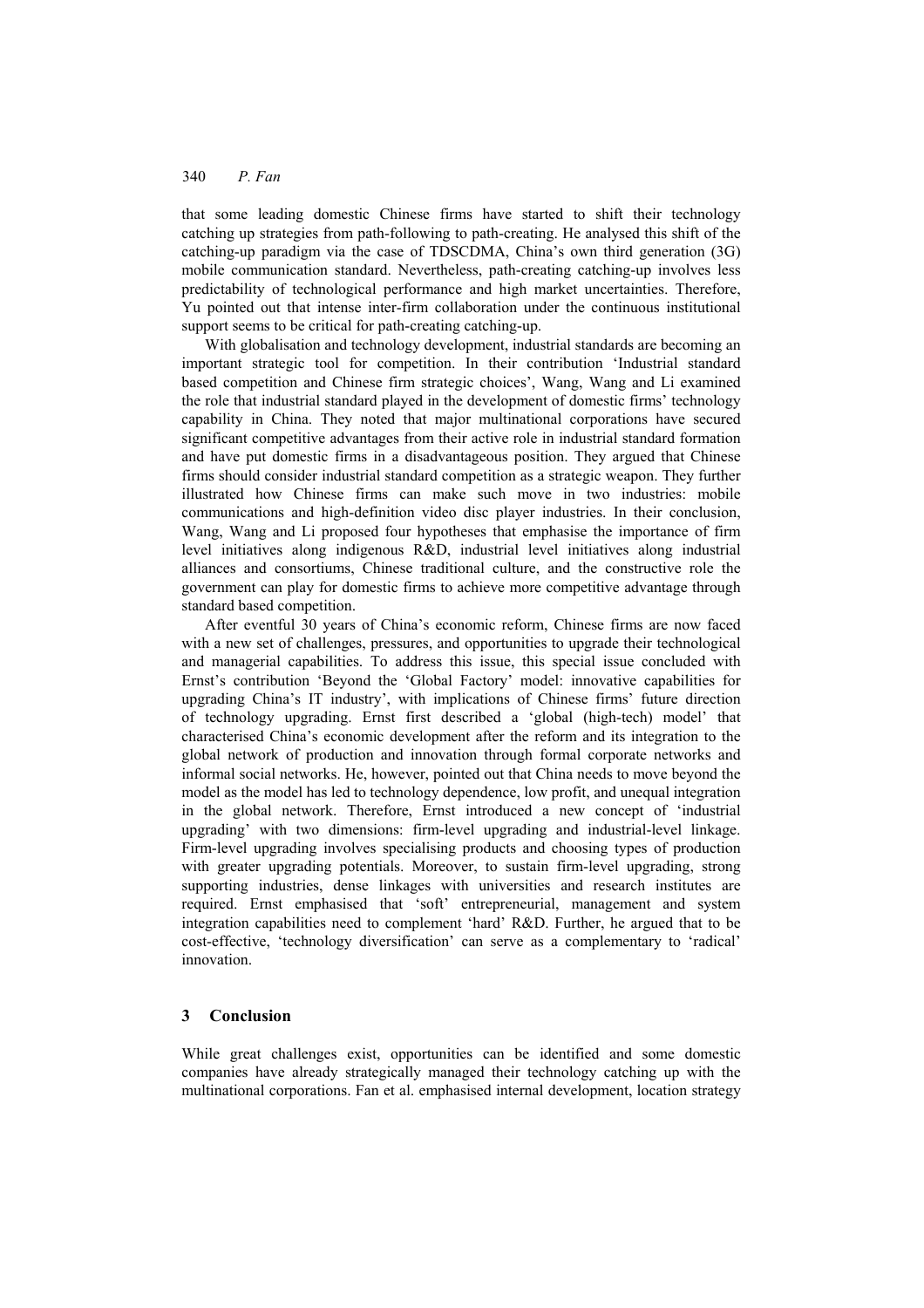for R&D functions, and manipulation of domestic demand. Gao et al. pointed out certain strategies to overcome resource and reputation disadvantage, such as specialisation, outside financing, and support from loyal customers and non-customer stakeholders. de Gravel illustrated that as recipient of technology transfer, a good understanding of the BE model can improve the efficiency of technology absorption, adaptation, and improvement. Yu demonstrated that domestic firms can leap frog in their technology ladder, instead of being a path-follower, via intense inter-firm collaboration and strong institutional support. Wang et al. highlighted how domestic firms as a group can collaborate and benefit from industrial standard formation. Ernst emphasised the importance of soft capability and technology diversification that complement to hard R&D and radical innovation.

More importantly, this issue highlighted the role that the government can play in promoting domestic innovation and technology catching up. Studies of innovative companies, including innovative small and medium-sized ones, indicated that government can assist domestic firms to overcome resource and reputation disadvantages, establish favourable financial and physical environment (high-tech parks) that stimulate innovation, or directly or indirectly involve in market demand for demand stimulated innovation (Fan et al., Gao et al.). Industrial standard (Yu, Wang et al.) is another area that government can and should play a significant role to rightfully represent the interest of domestic firms, especially when bargaining with multinational corporations or other national government. Finally, for China to move beyond its current 'global factory' model, industrial linkage that characterised by supporting industries, universities, and research institutes need to be tightly integrated in its national innovation system, coordinated and led by the government.

It is worth noting that there has been growing interest in understanding technology development in China. In the past four years, five different journals devoted special issues related to China's technology development, R&D management, and innovation policies (Table 1).

| Special issue editors                                                  | Year | Journal                                            | <i>Theme</i>                                                              |
|------------------------------------------------------------------------|------|----------------------------------------------------|---------------------------------------------------------------------------|
| Maximilian von<br>Zedtwitz                                             | 2004 | R&D management                                     | Managing R&D in China                                                     |
| Maximilian von<br>Zedtwitz                                             | 2005 | Technology Analysis<br>and Strategic<br>Management | The evolution of research on<br>R&D and technology<br>management in China |
| Yu Zhou and Yifei Sun                                                  | 2006 | China Review                                       | Science and technology<br>development in China                            |
| Mingfang Li                                                            | 2007 | Journal of<br>Technology Transfer                  | Innovation management:<br>Chinese experience and global<br>implications   |
| Yifei Sun, Maximilian<br>von Zedwitz, and Denis<br><b>Fred Simmons</b> | 2007 | Asia Pacific Business<br>Review                    | Global R&D in China                                                       |

Table 1 Special issues on China's technology development in recent years

*Source*: von Zedtwitz (2004, 2005), Zhou and Sun (2006), Li (2007) and Sun et al. (2007)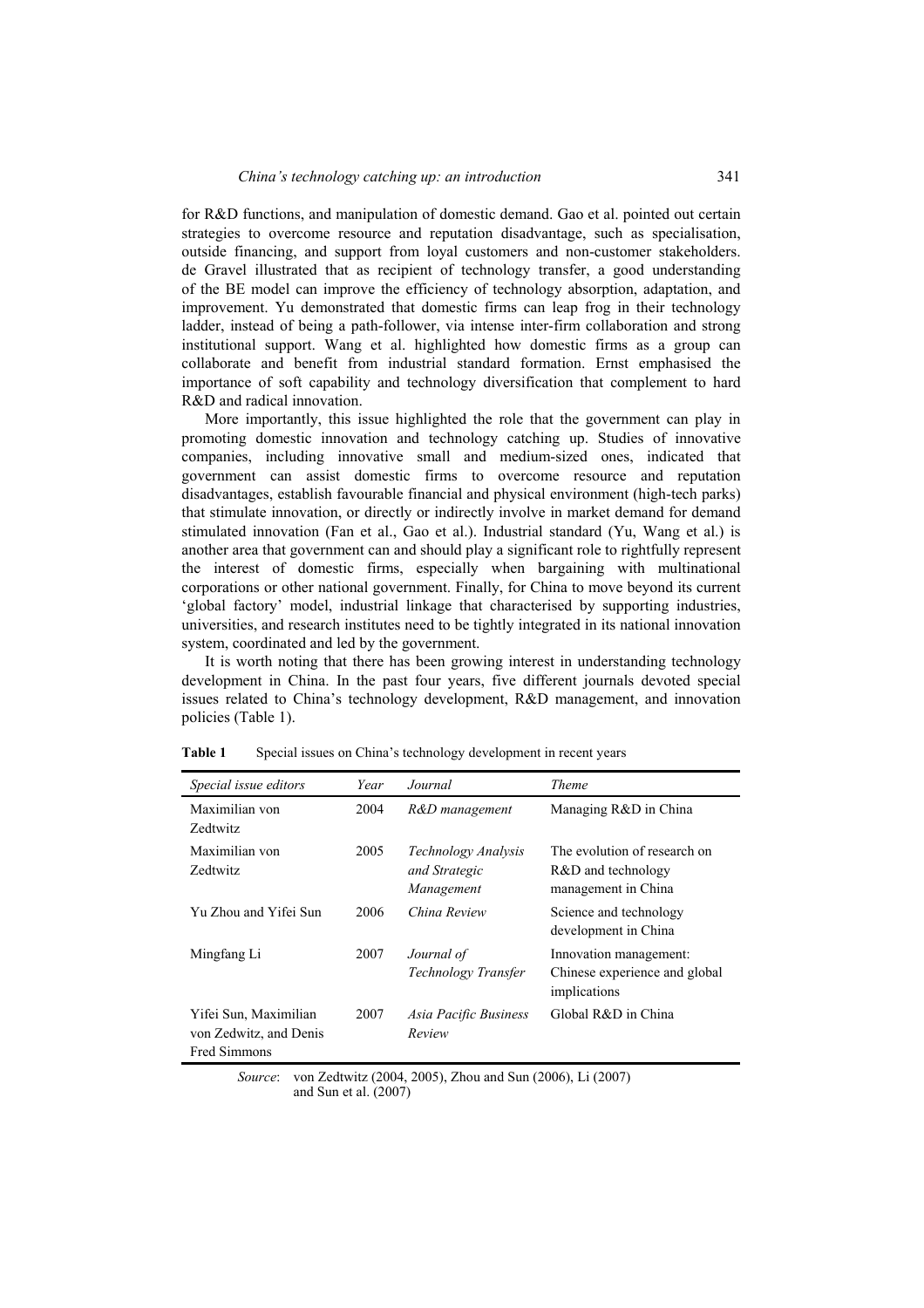## 342 *P. Fan*

This special issue focused on technology strategies of domestic companies and the role of the government in responding to domestic companies' need. We hope that our contribution, along with the above mentioned special issues, will enrich the growing literature on technology development and innovation policies and provide insights for entrepreneurs and policy makers in other catching-up economies.

#### **Acknowledgement**

I would like to express my deepest gratitude to Professor Calestous Juma, who has been instrumental in making this special issue possible and has guided me through the whole editorial process. I would also like to thank all the reviewers who have provided constructive comments for the authors of this special issue.

#### **References**

- China Daily (2007) 'China's GDP grows 10.7% in 2006, fastest in 11 years', *China Daily*, 26 January, Available at http://www.chinadaily.com.cn/china/2007-01/26/content\_793128. htm.
- CNN (2005) 'Timeline: China's space quest', *CNN News*, 12 October, Available at http://www.cnn.com.
- Fan, P. (2006) 'Promoting indigenous capability: the Chinese government and the catching-up of domestic telecom-equipment firms', *China Review*, Vol. 6, No. 1, pp.9–35.
- Fan, P. and Watanabe, C. (2006) 'Promoting industrial development through technology policy: lessons from Japan and China', *Technology in Society*, Vol. 28, No. 3, pp.303–320.
- Gu. S. (1999) *China's Industrial Technology*, United Nations University, Institute for New Technology and the United Nations University Press, Tokyo.
- Hobday, M. (1995) *Innovation in East Asia*, Elgar, Cheltenham.
- International Human Genome Sequencing Consortium (IHGSC) (2001) 'Initial sequencing and analysis of the human genome', *Nature*, Vol. 409, No. 2, 15 February, pp.860–921.
- Kim, L. (1998) *From Imitation to Innovation: Dynamics of Korea's Technological Learning*, Harvard Business School Press, Boston.
- Li, M. (2007) 'Innovation management: Chinese experience and global implications', *Journal of Technology Transfer*, Vol. 32, No. 1, pp.1–8.
- Liu, X. and White, S. (2001) 'Comparing innovation systems: a framework and application to China's transition context', *Research Policy*, Vol. 30, No. 7, pp.1091–1114.
- Motohashi, K. and Yun, X. (2007) 'China's innovation system reform and growing industry and science linkages', *Research Policy*, in press.
- Pillsbury, M. (2005) *China's Progress in Technological Competitiveness: The Need for a New Assessment*, US China Economic and Security Review Commission, Washington DC.
- Shankland, S. (2004) 'Chinese super computer headed to top ranks', *News*, 3 June, Available at http://www.news.com.
- Sun, Y., von Zedtwitz, M. and Simon, D.F. (2007) 'Globalization of R&D and China: an introduction', *Asia Pacific Business Review*, Vol. 13, No. 3, pp.311–319.